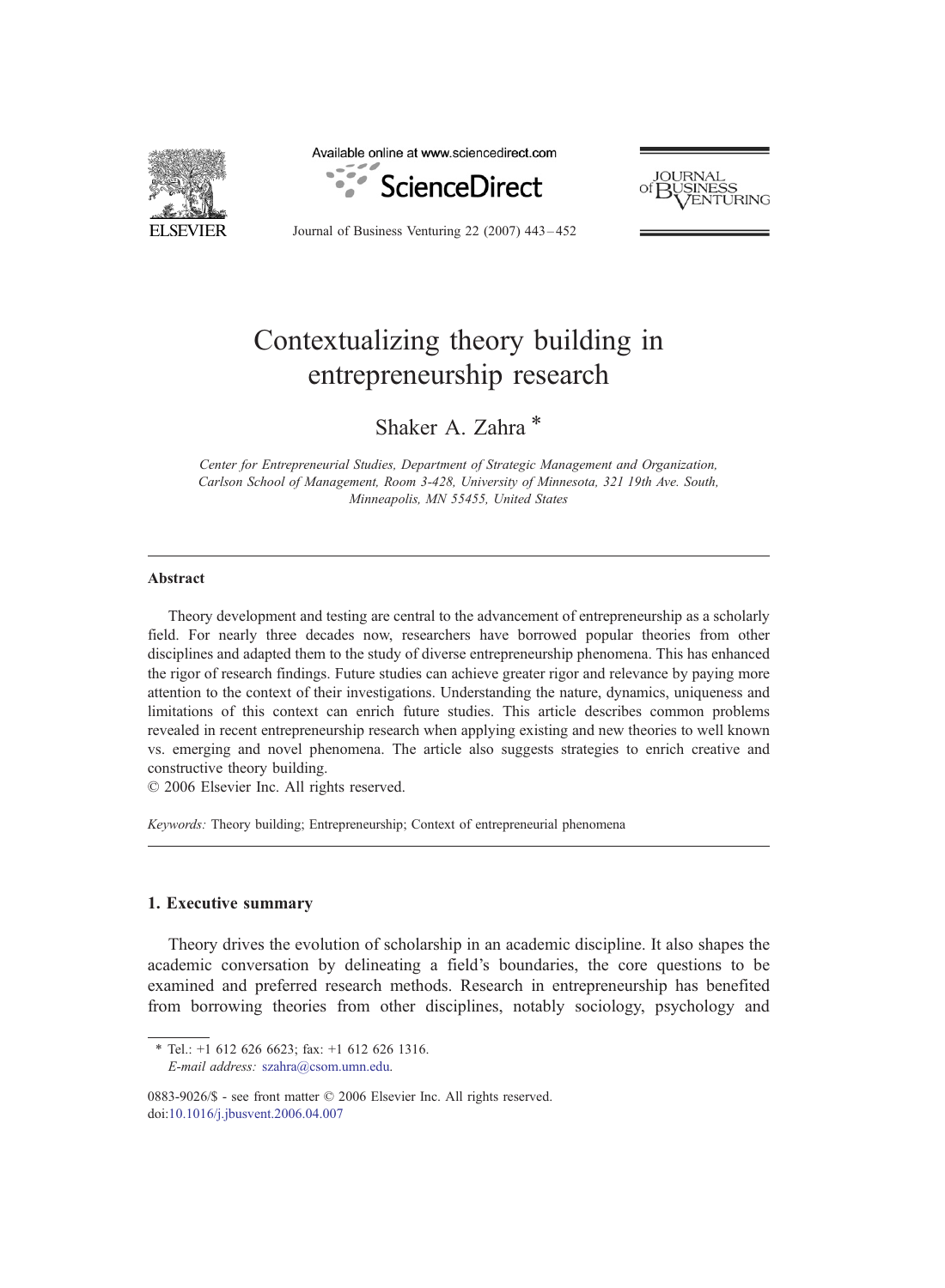economics. Yet, for many entrepreneurship researchers building and testing theory remain an onerous challenge, leading some to ignore theory in conducting their research, arguing that entrepreneurial phenomena fall outside the boundaries of known theories. Other researchers have failed to invoke theory in innovative ways that enrich the academic conversation. Still, others have imported theories from other disciplines without considering the key and distinguishing qualities of entrepreneurial phenomena.

This article discusses ways that researchers can use to better apply existing and emerging theories by anchoring their analyses in entrepreneurial phenomena and their contexts. It also identifies key pitfalls of applying theories that have been developed in other disciplines to the study of fundamental entrepreneurial research questions and issues. The article also highlights the major challenges researchers might encounter as they introduce and develop new theories when examining established and emerging entrepreneurial phenomena. The discussion outlines several strategies that researchers can use to develop or introduce these theories, while safeguarding against overgeneralizations that limit the relevance and rigor of their findings.

Effective strategies that link theory to entrepreneurial contexts center on: delineating the boundaries and sources of newness of these contexts; questioning and probing widely held assumptions about a given theory and prior findings using it; and recognizing key contingencies that influence relationships within a given context. One approach is to question the key assumptions underlying a particular theory or even relax those assumptions, opening the door for more creative applications of the theory. This article proffers that the usefulness and efficacy of these strategies vary between variance and process theories that address different entrepreneurial phenomena and research questions. Process and variance theories can complement each other, adding to the rigor and relevance of emerging research in the field of entrepreneurship.

Theory-based research can contribute greatly to our understanding of complex entrepreneurial phenomena and the challenges entrepreneurs confront as they conceive, develop and manage their new firms. Rigorous and theoretically grounded research can give entrepreneurs important insights into what works and does not, reducing the odds of their failure. It can also give policy makers an effective foundation on which they can map out their plans to nurture, support and harvest entrepreneurial activities in ways that improve our quality of life.

#### 2. Introduction

Theory building is a process of creativity and imagination. It demands careful reflection on the importance and uniqueness of the phenomenon at hand, the questions explored, and the context of the research. Theories serve as signposts that tell us what is important, why it is important, what determines this importance, and what outcomes should be expected. Theories also guide the reader through what was found and why it enriches or even challenges our understanding. Theoretically grounded studies pay particular attention to the context of their research and account for its complexity, uniqueness and richness. These studies also offer compelling arguments, provide a fair test of these arguments, and use findings to refine and enrich the theory they have invoked.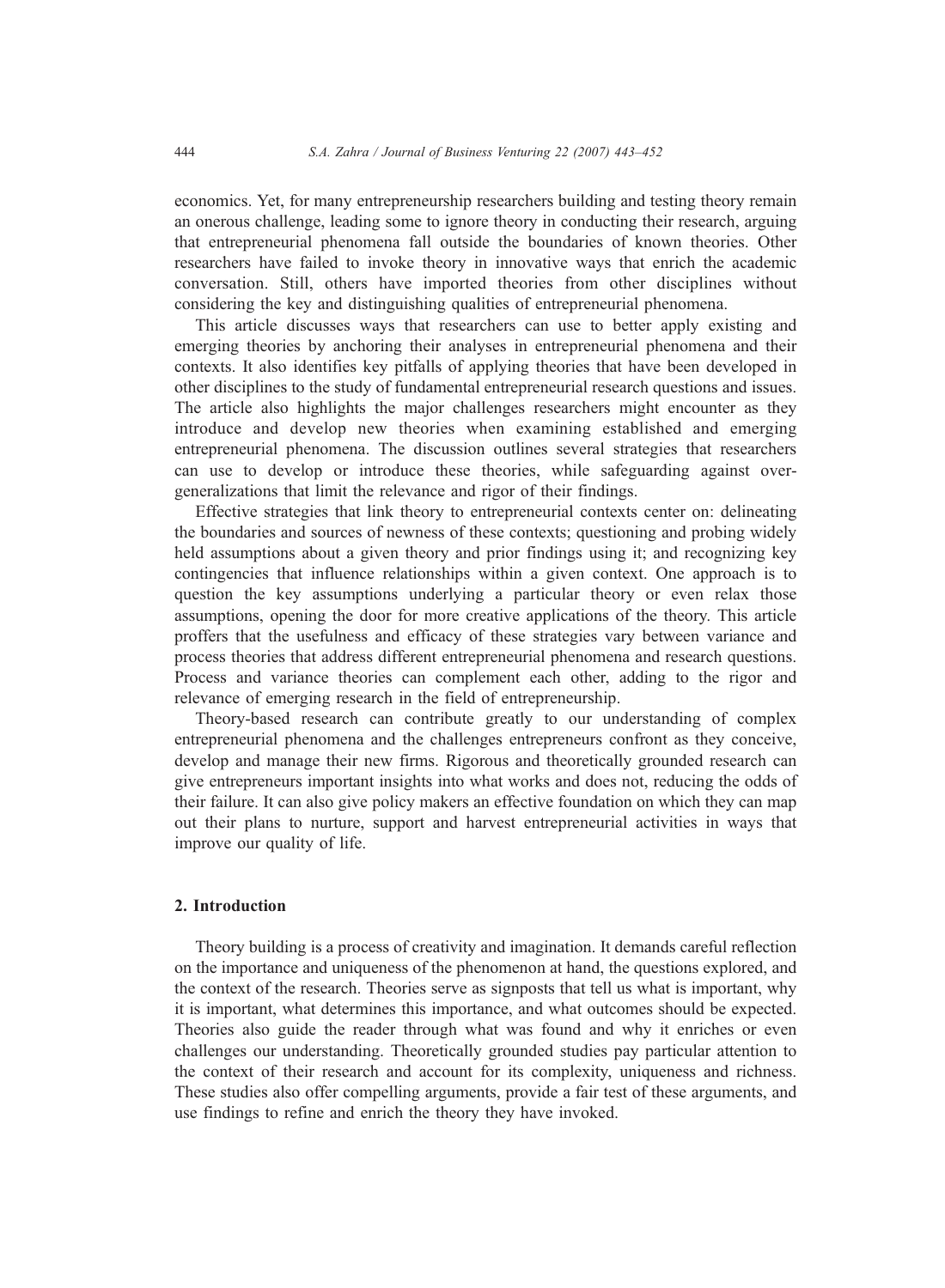Reading recent entrepreneurship papers, however, one rarely gets a sense of the substance, magnitude or dynamics of the research context. These variables are often described in terms of summary statistics that are easy to understand but leave the reader wanting more information about the context of the research. Readers have no sense of what the researchers have observed, felt or thought. Alternative arguments or explanations are often omitted. Thus, theories are applied to sterile and highly sanitized settings, leaving a major gap in our understanding. As in silent movies, there is action—but readers have to watch carefully to infer what actors say and do. They need to read the actors' lips in order to decipher what is happening. Few entrepreneurship papers give us enough clues about the nature of their research settings and, instead, ask us to use our imagination to appreciate what has been done.

The sterility of our description of research sites and context is compounded by another problem. Entrepreneurship researchers frequently apply theories developed in other disciplines with different phenomena in mind. As such, these theories are grounded in assumptions that reflect the nature of distant phenomena, actors and sites. These assumptions may or may not apply to entrepreneurial contexts. A mismatch between theory and context can result in false leads and inconclusive findings. As often happens, inconclusive results encourage authors to question the utility of their chosen theories, invite calls for further research and lead to confusion about the relationships of interest. Even meta-analyses can prove inconclusive, magnifying concern about the theories used and phenomena examined. Some of these issues could be overcome by linking the theory of choice with the phenomenon being explored. Entrepreneurship researchers miss an opportunity to enrich their theory building when they overlook the characteristics of the phenomena they study in terms of their newness, uniqueness, magnitude, frequency, and complexity.

In this paper, I argue that greater care and creativity in "contextualizing" our research can enrich future scholarship in the field. Contextualizing our research means the effective linking of theory and research objectives and sites, where researchers build on the innate qualities of the phenomena they examine. Toward this end, I describe four scenarios that link the status of theory (established vs. emerging) with that of the phenomenon (established vs. new). Major shortcomings observed in the literature related to each of these scenarios and effective strategies that can improve scholarship are also discussed.

#### 3. Linking theory and entrepreneurial phenomena

One convenient way to link theory and research phenomena is to consider the stage of their development. Some theories are well established and widely diffused (e.g., agency). Other theories, however, are emerging and have not received as much attention in the literature (e.g., knowledge-based view of the firms). Similarly, some entrepreneurship research phenomena are relatively well studied and understood (e.g., how venture capitalists make decisions). Other research phenomena are not as well understood and cover emerging issues. Two dimensions are evident: (a) established vs. new theory and (b) established vs. new phenomena. Combining these two dimensions creates the four scenarios outlined in [Table 1.](#page-3-0)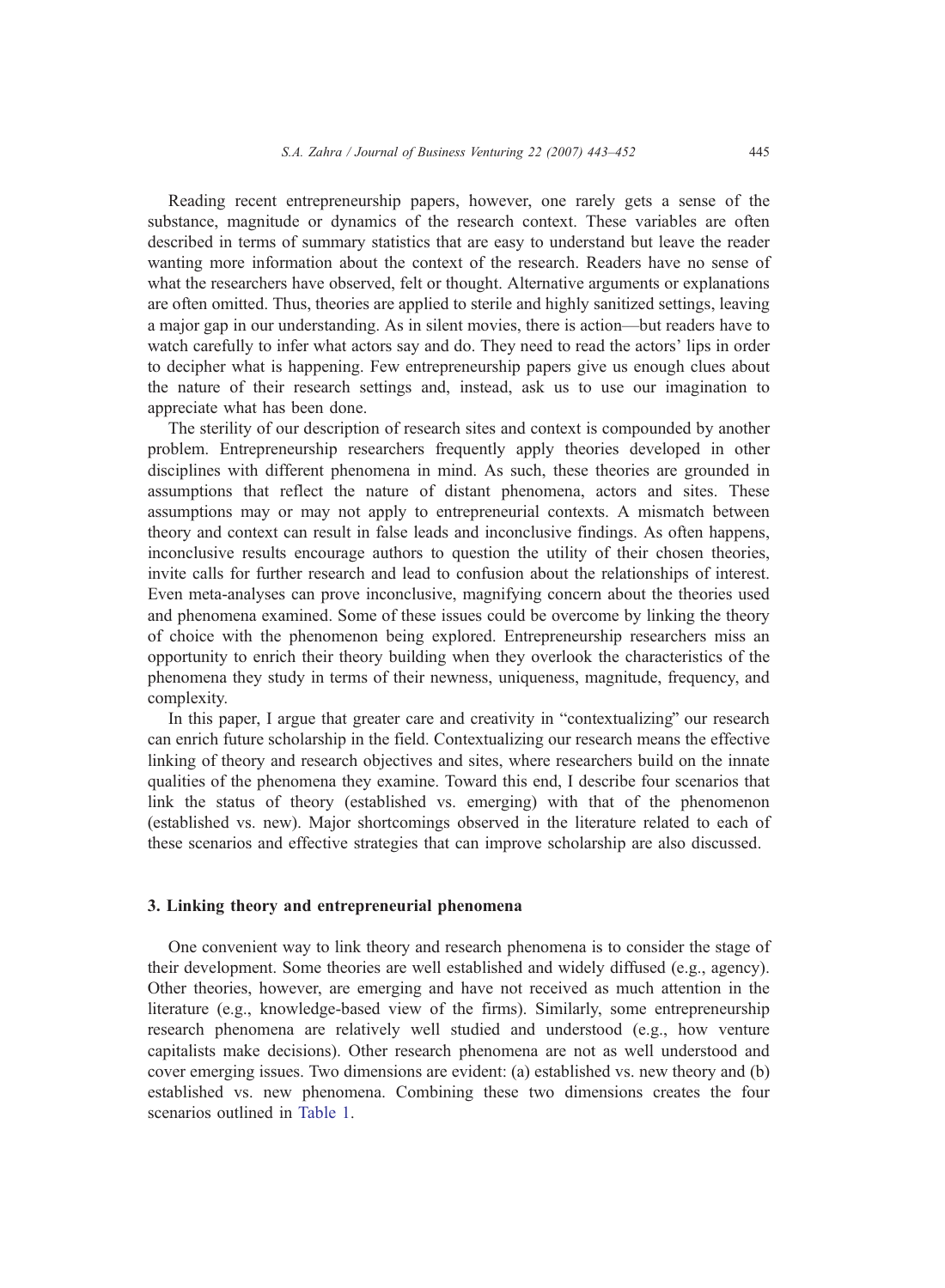| Phenomenon                              | Established                                                                                                                                                                                 | <b>New</b>                                                                                                                                                                                                                         | Established                                                                                                                                                                                                     | <b>New</b>                                                                                                                                                                                                                                                              |
|-----------------------------------------|---------------------------------------------------------------------------------------------------------------------------------------------------------------------------------------------|------------------------------------------------------------------------------------------------------------------------------------------------------------------------------------------------------------------------------------|-----------------------------------------------------------------------------------------------------------------------------------------------------------------------------------------------------------------|-------------------------------------------------------------------------------------------------------------------------------------------------------------------------------------------------------------------------------------------------------------------------|
| Theory                                  | Established                                                                                                                                                                                 | Established                                                                                                                                                                                                                        | New                                                                                                                                                                                                             | New                                                                                                                                                                                                                                                                     |
| Scenarios                               | 1                                                                                                                                                                                           | $\overline{2}$                                                                                                                                                                                                                     | 3                                                                                                                                                                                                               | $\overline{4}$                                                                                                                                                                                                                                                          |
| Contextual<br>richness                  | Modest                                                                                                                                                                                      | Moderate                                                                                                                                                                                                                           | Moderate                                                                                                                                                                                                        | Great                                                                                                                                                                                                                                                                   |
| Common<br>shortcomings                  | Applying theory<br>mechanically<br>without regard to<br>setting<br>Ignoring boundaries<br>of theories<br>Ignoring irregular or<br>conflicting findings<br>Over-looking<br>counter arguments | Assuming<br>universality of<br>theory<br>Providing elusive<br>definition of<br>boundaries<br>Overlooking what<br>findings mean to<br>theory                                                                                        | Failing to explain<br>relevance to new<br>setting<br>Failing to clearly<br>articulate the<br>superiority of the<br>new theory to others<br>Failing to establish<br>why the<br>phenomenon is<br>worth explaining | Fishing expedition?<br>Giving elusive<br>definition of the<br>phenomenon and<br>theory                                                                                                                                                                                  |
| How to best<br>contextualize<br>theory? | Explore new<br>contingencies<br>Examine change<br>overtime<br>Relax assumptions<br>Vary setting in<br>which theory is<br>tested.<br>Conduct<br>meta-analyses                                | Establish relevance<br>of theory to new<br>phenomenon<br>Provide a fair test of<br>basic arguments<br>underlying theory<br>Give back to theory:<br>how do the results<br>alter the<br>assumptions and<br>predications of<br>theory | Reflect on and<br>capture the richness<br>of the research site;<br>show how<br>characteristics of the<br>site influence<br>proposed line of<br>thought                                                          | Define the<br>boundaries of the<br>phenomenon with<br>some precision<br>Clarify uniqueness<br>of phenomenon<br>being explored<br>Establish the<br>newness of the<br>arguments advanced<br>Discuss conditions<br>under which theory<br>might apply to other<br>phenomena |

### 3.1. Scenario 1

This is one of the most frequently encountered scenarios in entrepreneurship research where researchers apply an established theory as they examine an established research question or phenomenon. One example is the use of agency theory to explain the motivations of middle managers to support (or sabotage) corporate venturing activities. We know quite a bit about the robustness of the predictions of agency theory. We also know a great deal about the dynamics of corporate venturing activities and how they may encourage middle managers to act opportunistically. Studies along these lines can extend our understanding of the dynamics of corporate venturing and refine or even challenge what we know.

The familiarity of the research setting could constrain researchers' ability to visualize or uncover new variables that could influence their findings. Imagine, however, that the same replication studies are conducted in a relatively more novel context. Imagine if we decide to use agency theory to predict subsidiary managers' behaviors in corporate venturing

<span id="page-3-0"></span>

Table 1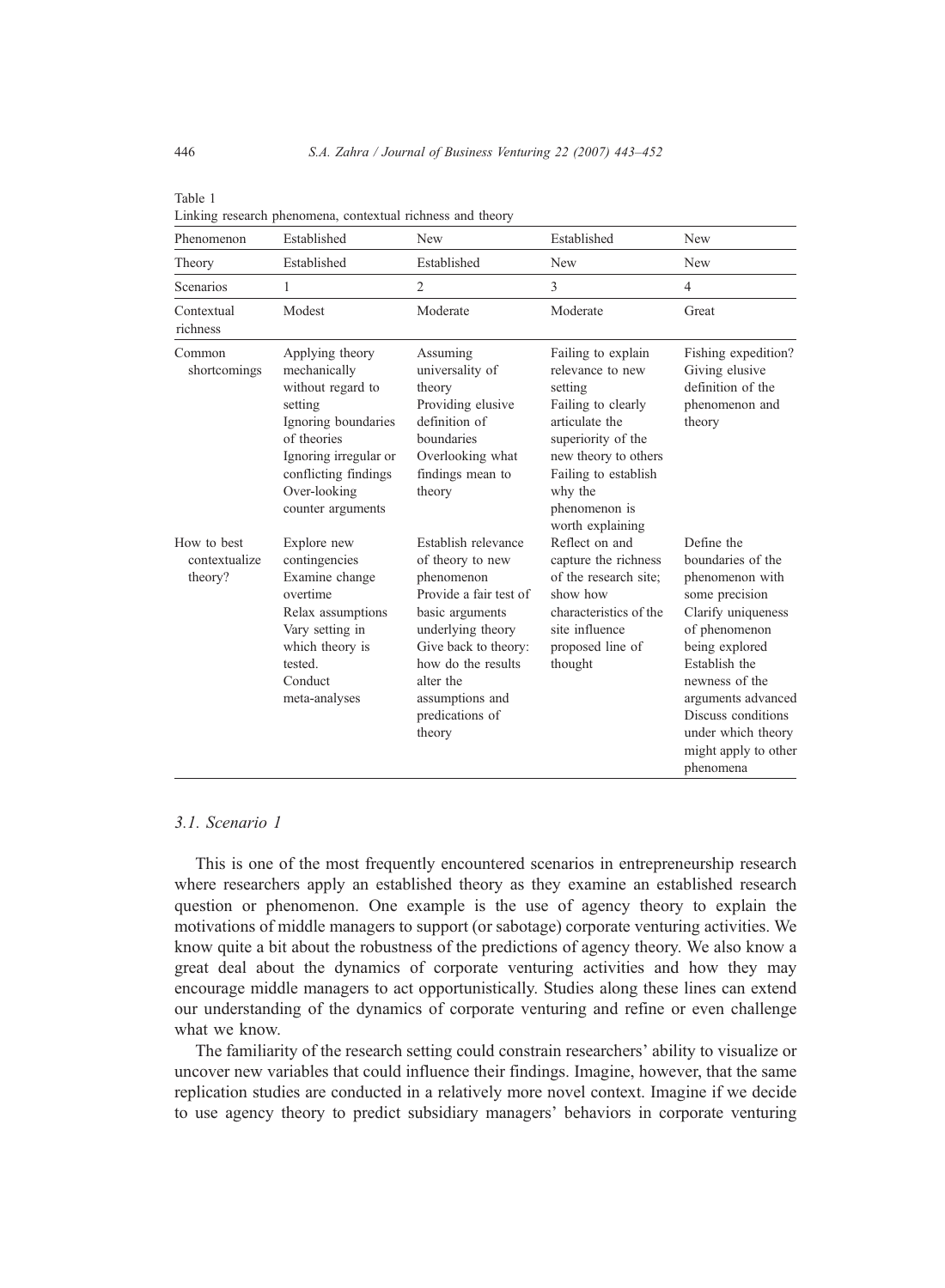processes in multinational companies' (MNCs') subsidiaries competing in far away markets. Subsidiary managers, at all levels, have to work hard to understand the demands of these new markets while coordinating their activities with their headquarters (HQs). HQ managers may have limited appreciation of the opportunities and challenges that the subsidiary faces. Middle managers play a dual role in this setting (employees and managers). This role can complicate middle managers' understanding of their organizational incentives used to support (or discourage) the subsidiary's entrepreneurial activities. To promote these activities, middle managers can use a mix of financial and non-financial rewards. But why should these managers do this in the first place? What if these activities fail and bring financial ruins to the subsidiary? Better yet, what if these entrepreneurial activities lead to greater discoveries that could be commercialized without the help and resources of the parent MNC? What keeps employees and their managers with MNCs? If the parent MNC belongs to a "group-oriented" culture, predictions and answers using agency theory may be quite different from the situation where the MNC belongs to a more individualistic culture.

A change in the research context can alter theory predictions in important and interesting ways. Assume, further, that researchers seek to understand middle managers' various roles in supporting corporate venturing activities in MNCs headquartered in countries that enjoy different stages of economic development (advanced vs. developing vs. emerging economies). Then, agency-based predictions would be quite different. Regrettably, entrepreneurship researchers have not been as creative in conducting rich replication studies capitalizing on the nuances and uniqueness of their research sites, a process that can enrich our well known theories. One consequence is that we have missed important opportunities to "give back" to the original or source disciplines that have developed these theories.

When reading entrepreneurship journals, one is likely to notice quickly that authors rarely articulate their assumptions, let alone question them. This is a critical shortcoming of a growing body of research in entrepreneurship. Each theory has its assumptions and violations of these assumptions can lead to questionable findings. Can you imagine applying the transaction cost without assuming opportunism? Would you take seriously the findings of a study that uses agency theory while overlooking the conflicts of interest of principals and agents?

Some recent entrepreneurship research ignores the key assumptions underlying theories when authors begin to explore a new context (e.g., applying agency theory to the study of academic entrepreneurship). Authors often claim that they need to do so to establish the robustness of the theoretical predictions offered by the theory—an important goal of scientific inquiry. But, at a minimum, authors need to show the relevance of their chosen theory to the new context in which it is applied. Is it reasonable to assume that principal– agent dynamics exist in academic entrepreneurial settings? Under what conditions do these dynamics exist? Who are the agents? Who are the principles? Exploring these simple issues can help authors decide if agency theory can guide and ground their research. Authors might conclude that a new set of assumptions should be introduced or that theorizing could then proceed with these revisions to the original assumptions in mind. One would expect researchers to interpret their findings, considering these new assumptions.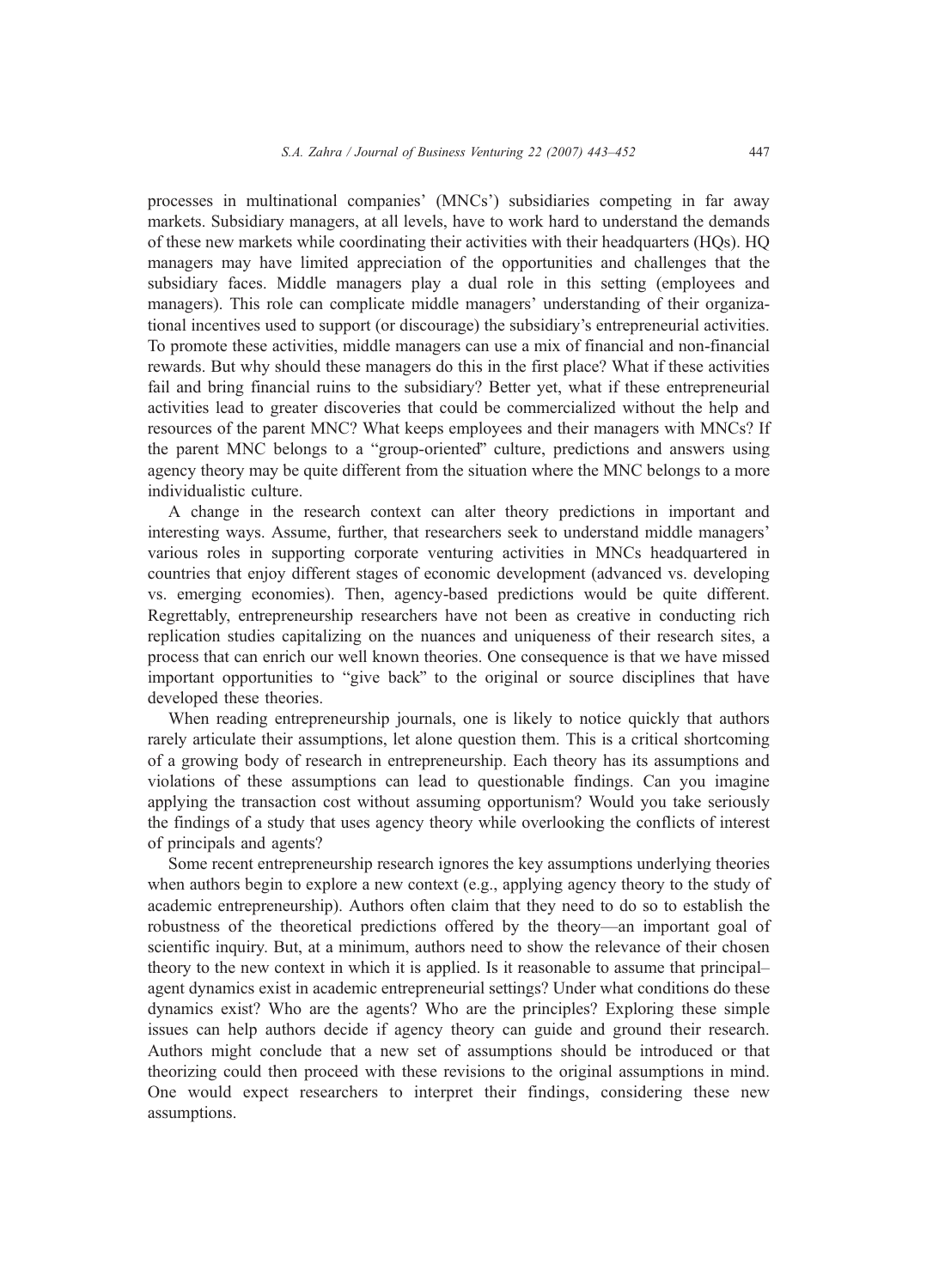There is much to be gained from questioning the assumptions of a well established theory. Traditional economic theory has benefited greatly from relaxing the assumptions about equilibrium, opening the door for different predictions that are grounded in the neoclassical and Austrian research traditions. Similarly, [Porter's \(1980\)](#page-9-0) well known framework emerged as a result of his relaxing the assumption of perfect competition. The resource-based view has become a viable and powerful theoretical framework once the assumption of firm homogeneity had been relaxed ([Alvarez and Buzenitz, 2001\)](#page-9-0).

Another example is the new stream of research applying agency theory to the study of family firms. Some believe that kin relationships, family ownership and involvement in the business and the owners' central role in managing the firm raise questions about the usefulness of agency theory in the context of these firms. Yet, [Schulze et al. \(2001\)](#page-9-0) have questioned and revised long-held assumptions in the field. Their research advances that some family owners could be opportunistic in their behaviors, exploiting the firm and its resources to satisfy their own needs. Owner managers may also exclude non-family members from the decision making, marginalizing them and ultimately compelling them to leave. In many ways, owner managers behave more like agents, not principals. Without doubt, questioning the assumptions of existing theories is both legitimate and necessary because it sets the stage to consider alternative causal chains and counterintuitive findings.

#### 3.2. Scenario 2

This scenario covers the use of established theories to explore new phenomena. It provides a richer setting, as compared to scenario 1, regarding the potential variability in the conditions examined. Phenomena of interest might relate to the content of entrepreneurial decisions or the processes entrepreneurs follow in making these decisions, finding opportunities, and organizing their nascent companies.

A significant portion of published research in entrepreneurship focuses on contentrelated phenomena, leaving a gap in our understanding of the processes associated with opportunity recognition, creation and exploitation. Admittedly process-variables tend to be messy and difficult to capture. As [Langley \(1999\)](#page-9-0) notes, these variables often deal with "events", cross multiple levels and units of analysis. They also vary in their contextual embeddedness that influences their relevance and duration, requiring greater care in theorizing about process-oriented phenomena. Content-oriented theories may not help in explicating the boundaries of process-related phenomena or explaining them. A single theory may not sufficiently explain either the content or processes involved ([Langley,](#page-9-0) 1999; Van De Ven et al., 1984).

Applying an established theory to a new setting poses several challenges. For example, a researcher may decide to examine the incentives a university provides its professors and other academic entrepreneurs to encourage them to commercialize their discoveries. Suppose the researcher wants to apply agency theory in building her/his argument. The researcher has to consider the various intrinsic and extrinsic motivations of academic entrepreneurs. Some scientists are not interested at all in getting rich but instead would like to contribute to the development of their fields. Besides, universities and research centers are not hierarchical, and power relationships within them differ markedly from those found in business companies. Authority is diffused in academic institutions and is grounded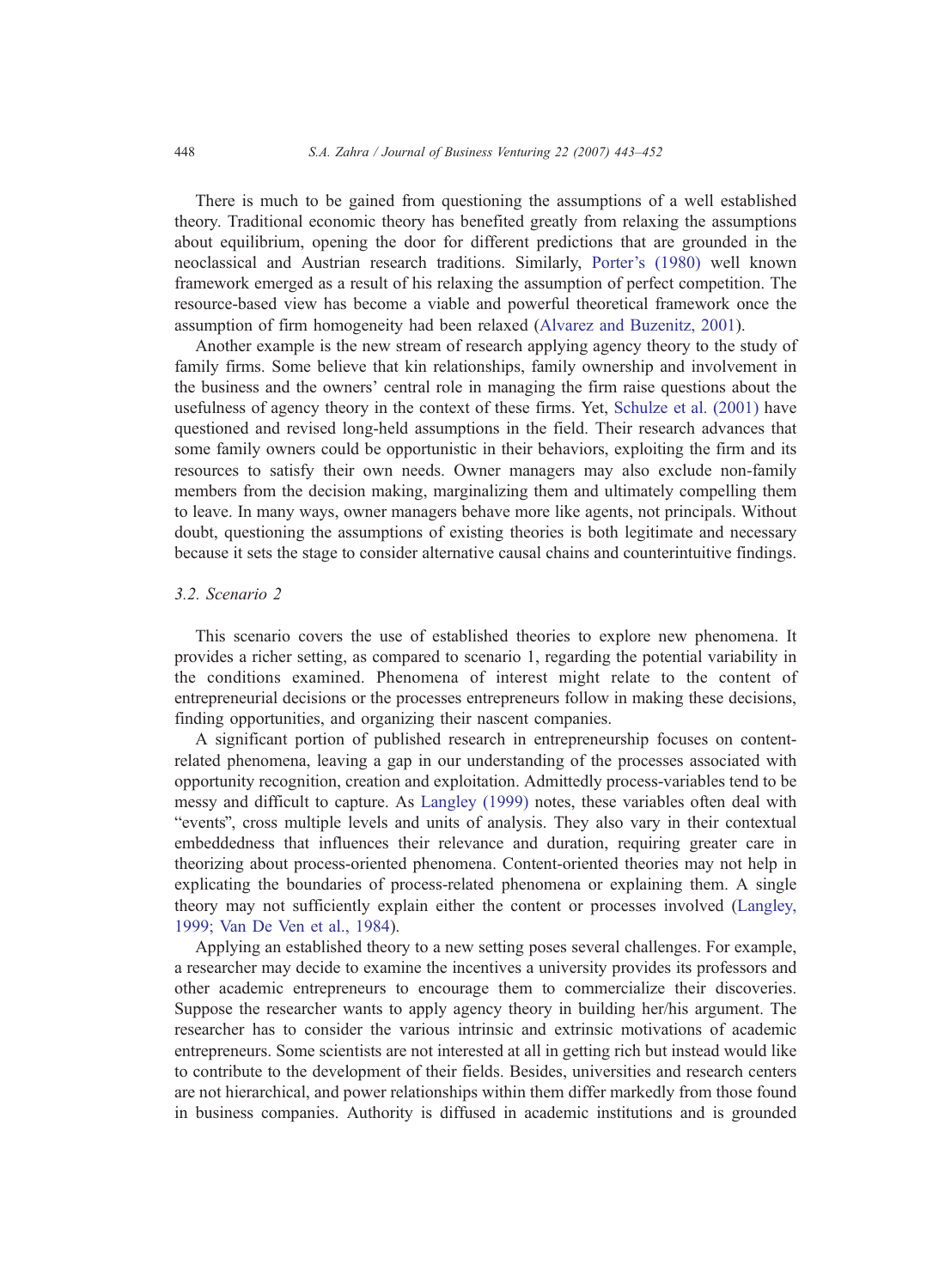mostly in professional expertise. The principal–agent dichotomy that is so central to agency theory is not as clear in these settings as it is in large public corporations. Authors seeking to advance effective theoretical predictions need also to consider the nuances of this unique employment relationship by pondering the dynamics of power within academic institutions.

Another example is the growing use of social networks to explain the early and rapid internationalization of new ventures. This is a phenomenon that has been explained using multiple theoretical links including industrial organization, traditional organizational theory, and the "born global" perspective, among others ([Zahra and George, 2002; Zahra,](#page-9-0) 2005a,b). There is a growing awareness that the social capital theory can offer a rich explanation of new ventures' early international expansion. Social capital comes in different forms and from different sources, of which networks are one key source. Researchers have applied network theory to explain how entrepreneurs get their information about foreign markets, how they interpret and use this information, and how they amass different resources for internationalization.

Assume that a researcher wishes to use social network theory to examine the early entry of new ventures into Western European or US markets from one of the former Eastern Bloc countries. With the weak links between these countries and Europe and the US, it would be a mistake to simply invoke social network theory arguments without recognizing the tenuous nature and boundaries of these links. An effective study would consider the context of the research and ask: where do ties to the West come from? What forms do they take? How different are these ties from those that exist in other countries that have enjoyed longer, reciprocal and enduring relationships with the West? Do these differences matter and, if so, how? These basic questions require researchers to consider the richness of the setting they are about to investigate. This might help researchers avoid a few common mistakes that we have noticed and summarized in [Table 1,](#page-3-0) particularly failing to explain the relevance of the new setting and its implications for boundaries of the new theory. Researchers need also to fully understand the foundations of the theory being used and its track record of predictions.

#### 3.3. Scenario 3

This scenario refers to the situation where a researcher applies a relatively new theory to an established phenomenon to validate what we know or how it enriches the literature ([Table 1\)](#page-3-0). This is a common situation because entrepreneurship researchers have been adept at importing theories from other disciplines to examine relatively well studied issues. For example, some have used economic and game theories to map out new venture strategies. Others have used upper echelon theory to explain how top management teams (TMTs) influence new ventures' internationalization strategies ([Reuber and Fischer, 1997\)](#page-9-0). In each case, researchers have believed that applying a new theoretical perspective could enrich our understanding of their phenomena of interest.

Researchers can capitalize on the research setting and their chosen phenomenon when applying a new theory to a well established context. Assume a researcher wants to apply the knowledge-based view (KBV) to explain the competitive strategies that high technology new ventures follow in a given industry. The KBV is a relatively "new" theory and some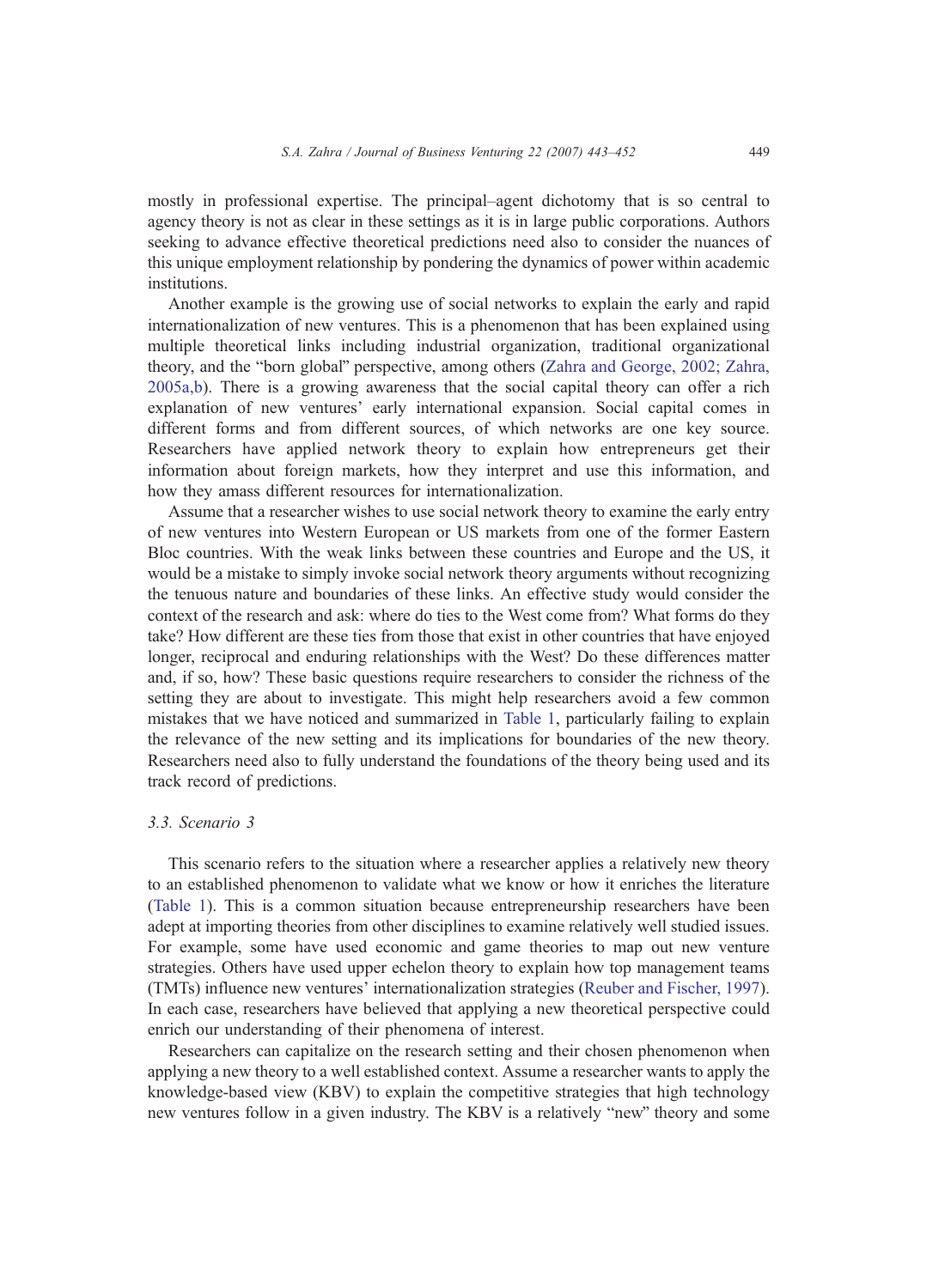have questioned its value added above and beyond the well known resource based view (RBV). Still, assume that KBV is the "theory" of interest. The researcher needs to spell out what is new about this theory, beyond RBV. Why is it more appropriate than transaction economics ([Williamson, 1985\)](#page-9-0)? Why would this make a difference in the context of new ventures? What is it about the issue or phenomenon being explored that warrants the use of this theory? What does this mean in terms of developing testable hypotheses?

We should be concerned about applying new theories without grounding them in the research setting, a practice that can handicap the development of our field. Theories have boundaries and our predictions should consider these boundaries. Creative applications of new theories in relatively well established research settings should also consider the assumptions that underlie these theories; otherwise the analyses can generate false or even contradictory results that do not add up cumulatively to a well-accepted body of knowledge. Researchers should also question their focus on well established research questions. Is the effort of conducting these studies justified relative to the potentially marginal improvements in our collective knowledge? Our field is young and many questions await creative and thoughtful inquiry. Some of the fundamental issues about the nature and domain of our field remain unexplored ([Sarasvathy, 2004; Zahra, 2005a,b\)](#page-9-0).

#### 3.4. Scenario 4

This final scenario centers on applying a new theory to explain a new phenomenon. This is a rich setting that offers researchers important opportunities for theory building and imaginative research. Emerging research on entrepreneurial activities in nascent market domains is an example. While traditional findings on the behavior of nascent entrepreneurs could be useful and instructive, entrepreneurs committed to developing radically new industries might be different from those who want to build a new company around a well known technology in an existing industry. Presently, the nature of these differences is not well documented and studies are needed to explain them and articulate their implications for industry and market creation. Case studies and qualitative research may offer rich insights into the factors that lead particular entrepreneurs to focus on creating new industries, the various steps they take, and the consequences of these actions. This research could be useful in identifying the content of entrepreneurial behaviors and the processes that entrepreneurs take. [Langley's \(1999\)](#page-9-0) suggestions for effective theory building could guide future researchers' efforts in this regard.

Studies that apply new theories to new entrepreneurial research phenomena have two common shortcomings. First, some resemble fishing expeditions into the unknown, as they ignore pertinent and potentially useful findings from related areas. Even exploratory studies have to have some theoretical anchors that give them focus and meaning. Second, researchers often err by being vague in describing their phenomena. Though these phenomena are not well defined, researchers need to carefully articulate the domain of their research.

Theory building could center on integrating insights from diverse, existing theoretical frameworks (e.g., [Van De Ven et al., 1984\)](#page-9-0) or developing new theories. Theory building should also consider the temporal relationships among key variables in the causal chain ([Zaheer et al., 1999\)](#page-9-0) as well as when, why and how changes might occur in these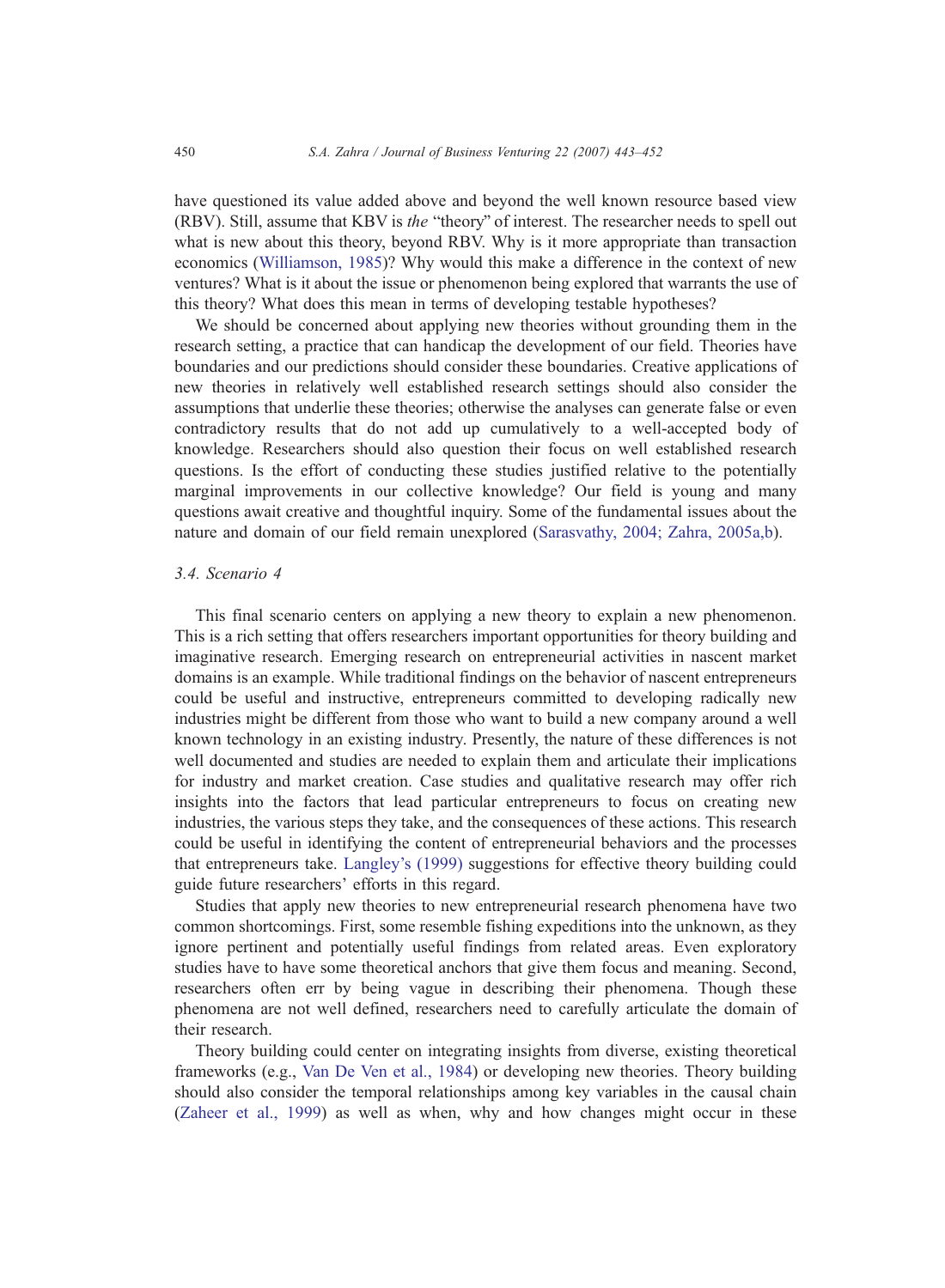relationships. Following entrepreneurs and entrepreneurial companies as they make decisions can enrich researchers' understanding of the forces that shape decisions over time and influence these temporal relationships ([Langley, 1999\)](#page-9-0). This provides another compelling reason for conducting and reporting more process-oriented studies.

Giving more attention to process-research could help to improve our understanding of content related issues of central importance to the field. Process studies can clarify which variables are important and why they might influence the outcomes researchers seek to explain. This interplay between content and process can sharpen researchers' focus on studying important contextual variables that explain the variance noted in their variables of interest. It can also enrich our explanations of the importance of the phenomena we examine and the results we find. The "messy" process variables can add much needed clarity about the content of entrepreneurs' decisions, yielding more sound findings that can guide more creative theory construction and testing. Contextualizing theory building would require researchers to delve deeply into the underlying logics and structures behind their phenomena, not simply to catalog them ([Weick, 1999\)](#page-9-0). [Langley \(1999\)](#page-9-0) offers seven "sensemaking strategies" that can enhance the richness, complexity and dynamism of theory building. Though some tradeoffs are often necessary ([Zaheer et al., 1999\)](#page-9-0), these strategies can also link content (variance) and process theories. These strategies might also guide our quest to address pertinent questions that can define our young but changing field ([Sarasvathy, 2004\)](#page-9-0).

#### 4. Discussion and conclusion

Researchers frequently bemoan the absence of good theory in the field of entrepreneurship ([Bull and Thomas, 1993; Phan, 2004; Zahra, 2005a,b\)](#page-9-0). With the growing rigor of entrepreneurship research, there has been marked attention to careful theory construction and testing. Yet, some researchers do not pay adequate attention to the context of their research, often importing and applying existing theories from other disciplines to new entrepreneurial phenomena. Importation is a necessary first step toward developing unique theories that define and explain entrepreneurial phenomena. Still, the application of these theories often lacks rigor and creativity, producing obvious or inconclusive results. By understanding the nature, richness and dynamics of their research contexts, entrepreneurship researchers can offer more creative and insightful explanations of important issues and why they matter to the discovery, creation and exploitation of opportunities that give birth to independent or corporate new ventures. Entrepreneurial decisions and actions center on novelty and creating variety. These decisions are messy, a quality that should prompt us to delve deeply into the psyche, mental models and inner souls of entrepreneurs. We should also recognize the context of these decisions as we theorize about their causes, structures and effects. [Weick \(1995: 389\)](#page-9-0) suggests that the "key lies in the context—what came before, what comes after".

Contextualizing entrepreneurship research does not imply abandoning received theory. We might start there but frame phenomena and our explanations quite differently. [Weick](#page-9-0) (1995: 389) writes that theorizing requires "selecting, explaining, synthesizing, and idealizing". Weick also makes clear that theorizing demands more than these activities.